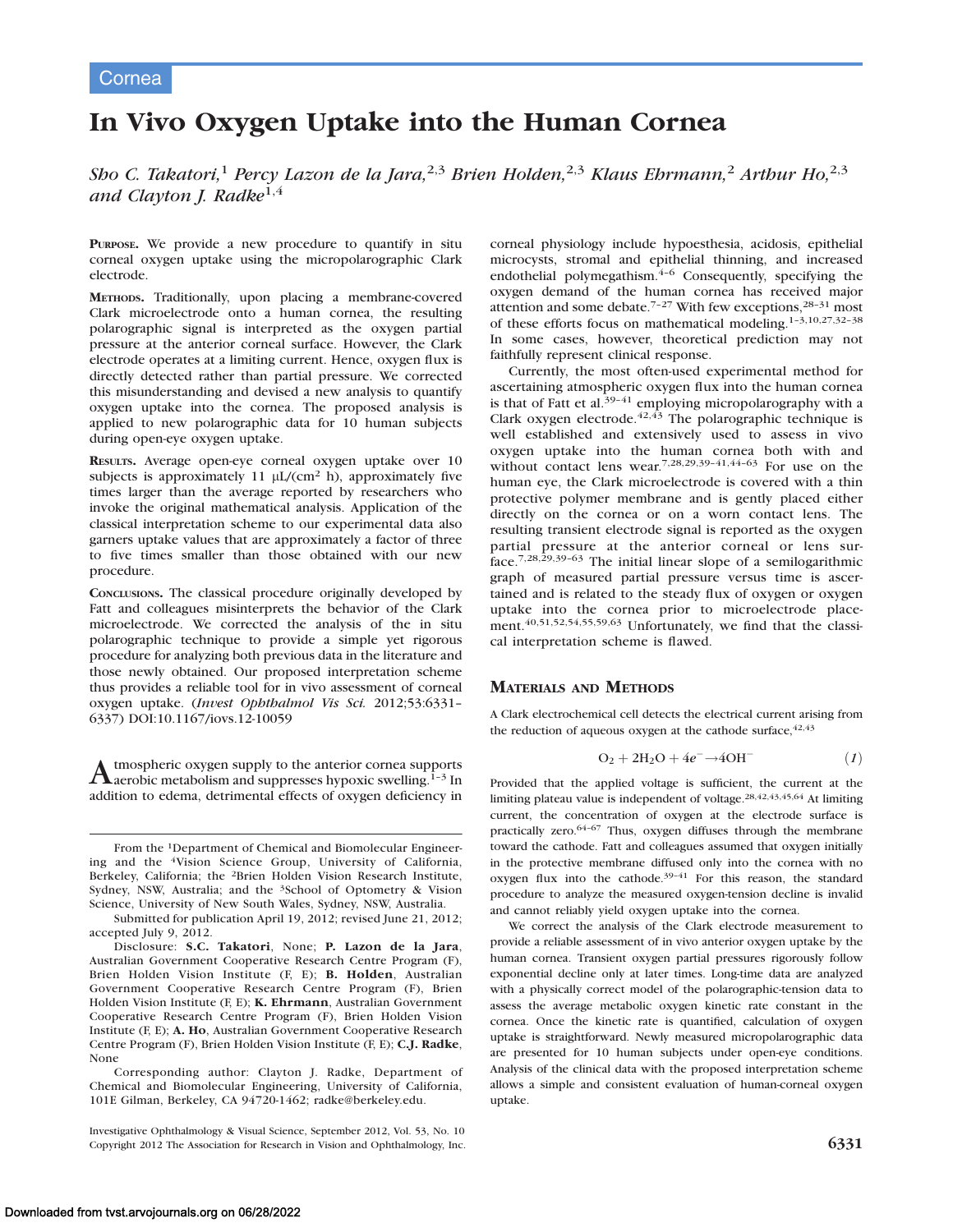

FIGURE 1. Schematic of oxygen partial-pressure profiles upon placing a microelectrode onto the cornea. Solid curves represent illustrative transient oxygen-tension profiles in the covering membrane,  $P_m(t,x)$ , of thickness,  $L_m$ , and in the cornea,  $P(t,x)$ , of thickness, L. The *dashed* line with an arrow denotes progression of time. Initially, the corneal oxygen supply is from the environment giving a tension profile of  $P(0,x)$ . Dashed curves represent the early time profiles before a pseudosteady state is established in the membrane. Filled circles along the membrane/anterior cornea interface at  $x = 0$  represent the measured oxygen tension.

#### Oxygen Transport

Figure 1 shows expected transient oxygen partial-pressure profiles upon placing the Clark electrode probe onto the cornea. We adopted a one-dimensional analysis, although with a 20-um thick membrane covering a 30-um diameter cathode, some radial supply of oxygen is anticipated.68 We also neglected axial diffusive resistance of the thin electrolyte film (ca.  $3 \mu m$ ) between the cathode and the covering membrane and that of the thin tear film (ca.  $1-2 \mu m$ ) between the covering membrane and the cornea. In Figure 1,  $x = -L_m$  corresponds to the membrane/cathode interface,  $x = 0$  locates the membrane/ anterior corneal surface, and  $x = L$  specifies the posterior cornea/ anterior chamber interface. Oxygen concentration at the electrode surface is zero because of the limiting-current condition.<sup>67</sup> Reaction 1 consumes oxygen completely at the cathode surface, thereby drawing oxygen toward that surface. Thus, there is always a net flux of oxygen in the membrane directed toward the electrode surface. This is



FIGURE 2. Schematic of oxygen partial-pressure profiles upon placing the microelectrode onto the cornea according to Fatt and colleagues.39–41 The spatially uniform tension profiles in the membrane are incorrect (compare with Fig. 1).



FIGURE 3. Measured open- and closed-eye oxygen partial pressures reported as a semilogarithmic graph of  $ln[P(t,0)]$  and  $P(t,0)$  versus time by the Clark-type polarographic electrode. (A) Repeat trials for Subject 1. (B) Repeat trials for Subject 2. Oxygen tension is reported in mm Hg.

illustrated in Figure 1 by the positive slope of all tension profiles at  $x =$  $-L_m$ . This observation contrasts with that of Fatt and colleagues<sup>39-41</sup> who argued that oxygen initially in the membrane supplies the cornea with negligible loss to the electrode. Figure 2 contrasts the concentration profiles in the interpretation scheme of Fatt and colleagues, where the oxygen tension in the membrane falls uniformly as oxygen is supplied from the membrane to the cornea but not to the electrode.

Dashed profiles in Figure 1 correspond to very early time when the flux to the cathode is high. In this time period, the polarographic-oxygen-sensor (POS) signal does not correspond to the oxygen tension at the membrane/epithelial interface because the tension profile in the membrane is not linear, corresponding to that established during calibration. For times exceeding  $L^2_m/D_m$ , where  $D_m$  is the diffusivity of oxygen in the membrane, membrane tension profiles approach linearity corresponding to a pseudosteady state, as shown by the solid lines in Figure 1. Once the profiles in the membrane become linear, the POS correctly reflects the oxygen tension at the epithelium/membrane surface, shown as filled circles in Figure 1 at  $x = 0$ . For a polymer membrane with an oxygen diffusivity of  $2 \times 10^{-7}$  cm<sup>2</sup>/s,<sup>68-70</sup> concentration profiles adjust to a pseudosteady state in less than  $L^2_m/D_m$ , or approximately 5 seconds for a 10-um thick membrane and 20 seconds for a 20-um thick membrane. Typical microelectrode measurements occur over time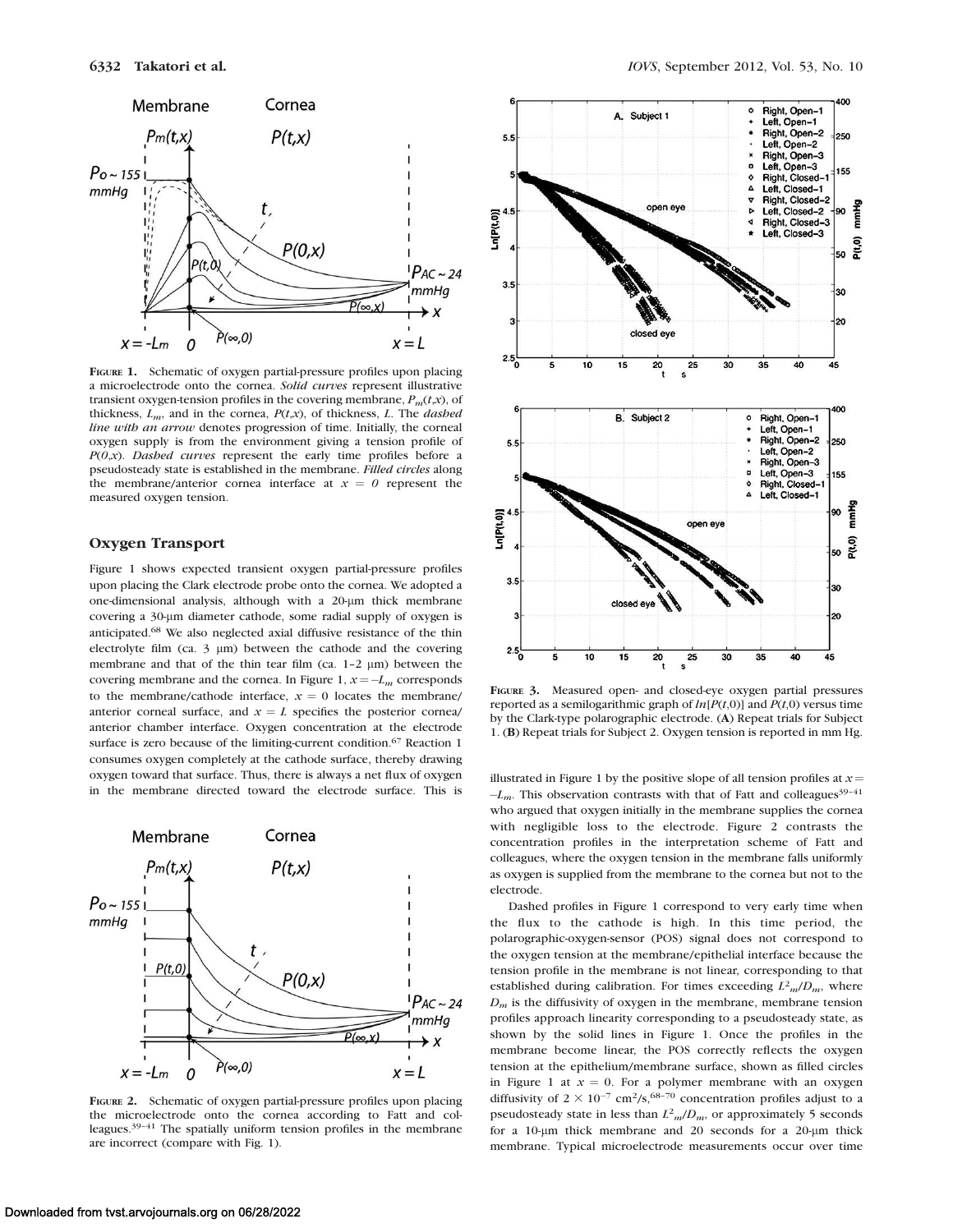frames of approximately 30 seconds (see Fig. 3). In the time frame beyond  $L^2_m/D_m$ , the membrane is well approximated by the pseudosteady form of Fick's second law at each time step. Thus, beyond 5 to 20 seconds, depending on membrane material and thickness, oxygen-tension profiles in the membrane,  $P_m(t,x)$ , are linear starting from the membrane initially saturated at environmental oxygen tension (155 mm Hg). Once at pseudosteady state, the net flux of oxygen through the membrane is toward the microelectrode and is supplied by the cornea (see Fig. 1).

As shown in Figure 1, for times very soon after establishment of membrane pseudosteady state, oxygen flux at the epithelium (i.e., at  $x = 0$ ) is directed into the cornea (i.e., a negative slope for the profile  $P[0,x]$ ). Just beyond  $x = 0$ , the transient epithelial flux soon reverses direction to meet the demand of the microelectrode to maintain zero oxygen concentration at  $x = -L_m$ . Accordingly, a maximum tension appears in the corneal tension profile near  $x = 0$ . Farther into the cornea, oxygen diffuses inward diminishing in concentration due to metabolic loss. Oxygen is also supplied for corneal metabolic need by the anterior chamber. This flux remains directed into the cornea during on-eye placement of the microelectrode. Thus, the slope of the tension profile remains positive at  $x =$ L. The maximum in the cornea-tension profiles moves inward in time, eventually merging into a monotonic decline directed from the anterior chamber to the epithelium. Finally, a final steady-state profile, labeled as  $P(\infty, x)$  in Figure 1, is reached where oxygen supply from the anterior chamber matches that demanded by the microelectrode and by the cornea.

We desire  $J<sub>o</sub>(0)$ , the flux of oxygen into the anterior cornea at zero time corresponding to that established before the microelectrode was emplaced.  $J<sub>o</sub>(0)$  is also referred to as the oxygen uptake into the anterior cornea and is typically reported in volumetric units of  $\mu$ L O<sub>2</sub>(STP)/cm<sup>2</sup>/h. As noted above, oxygen is also supplied to the cornea from the anterior chamber. However, during open eye, the amount of oxygen supplied by the anterior chamber is negligible.1– 3,71 Likewise, for the closed eye, a majority of the oxygen supply before POS emplacement is from the palpebral conjunctiva.<sup>1-3,71</sup> In both open and closed eye,  $J<sub>o</sub>(0)$  reflects oxygen supply to the epithelium and to a portion of the anterior stroma. Since the oxygen-tension profiles in the membrane are linear, the measured limiting current is directly proportional to  $P(t,0)$ . Thus, our goal is to relate  $P(t,0)$  to the initial oxygen flux into the cornea at  $x = 0$ .

Filled circles in Figure 1 illustrate qualitatively how the measured polarographic oxygen tension falls in time starting from  $P_0 = 155$ mm Hg (open eye) down to the steady state of  $P(\infty,0)$ . The value of  $P(\infty,0)$  is much less than 24 mm Hg, the oxygen tension in the anterior chamber. A reactive-diffusion model is required to convert the measured transient decline of  $P(t,0)$  to oxygen uptake. A brief summary of that model is outlined below. Full model development is summarized in Appendices A and B (see Supplementary Material and Supplementary Appendices A and B, http://www.iovs.org/lookup/ suppl/doi:10.1167/iovs.12-10059/-/DCSupplemental).

#### Reactive-Diffusion Model

From Figure 1, diffusion of oxygen through the cornea and the covering membrane must be described. For the protective membrane where there is no oxygen reaction, application of Fick's second law in the pseudo-steady state gives the result

$$
P_m(t, x) = P(t, 0)(1 + x/L_m)
$$
 (2)

where  $P_m$  is the local oxygen partial pressure in the membrane. Equation 2 describes a linear concentration profile with zero concentration at the electrode surface (i.e., at  $x = -L_m$ ). A linearly declining oxygen concentration profile from the epithelium to the cathode diagnoses oxygen flux into the electrode. Again, Equation 2 holds only in a pseudosteady membrane or for times longer than  $D<sub>m</sub>t$ /  $L^2_m > 1$ .

| <b>TABLE 1.</b> | Parameters |
|-----------------|------------|
|                 |            |

| Parameter (units)                       | <b>Value</b>          | Source                                                             |
|-----------------------------------------|-----------------------|--------------------------------------------------------------------|
| $D_m$ (cm <sup>2</sup> /s) <sup>*</sup> | $2.44 \times 10^{-7}$ | Jensen et al. <sup>68</sup> and<br>Kroschwitz et al. <sup>69</sup> |
| D $\text{cm}^2\text{/s}$ ) <sup>+</sup> | $1.28 \times 10^{-5}$ | Chhabra et al. $1$                                                 |
| $k_m$ (mL[STP]/[mL mm Hg])              | $6.97 \times 10^{-5}$ | Jauregui and Fatt <sup>40</sup>                                    |
| $k$ (mL[STP]/[mL mm Hg])                | $2.30 \times 10^{-5}$ | Chhabra et al. $71$                                                |
| $L_m$ (µm)                              | 18                    |                                                                    |
| $L \text{ (µm)}$                        | 480                   | Chhabra et al. $1$                                                 |
| $\beta = DkL_m/(D_m k_m L)$             | 0.649                 |                                                                    |
| $b_{1}$                                 | 2.18                  |                                                                    |
|                                         |                       |                                                                    |

\* Determined from measured oxygen permeability in the polymer membrane ( $D_m k_m = 1.7$  Barrer<sup>68,69</sup>) after division by the partition coefficient  $k_m = 6.97 \times 10^{-5}$  mL[STP]/[mL mm Hg]).<sup>40</sup>

† Determined from oxygen permeability in the stroma ( $Dk = 29.5$ Barrer<sup>1</sup> after division by the partition coefficient  $k = 2.3 \times 10^{-5}$  $mL(STP)/(mL$  mm Hg $)^{71}$ 

For the cornea, conservation of oxygen species requires that $71$ 

$$
k\frac{\partial P(t,x)}{\partial t} = Dk\frac{\partial^2 P(t,x)}{\partial x^2} - Q(P) \tag{3}
$$

where  $k$  is the partition coefficient of oxygen in the cornea,  $D$  is the diffusivity of oxygen in the cornea, and  $Q$  is the local rate of oxygen metabolic loss. In the present analysis, we averaged over the three layers of the cornea. Boundary conditions for equation 3 are that the partial pressure of oxygen at the endothelium/anterior-chamber interface is fixed,  $P(t,L) = P_{AC}$  (24 mm Hg), and that at the membrane/anterior-cornea interface is  $P(t,0)$ . We follow Chhabra et al.1,71 and adopt Monod kinetics for oxygen consumption:

$$
Q = Q_{\text{max}}P/(K+P) \tag{4}
$$

where  $Q_{max}$  is the maximum consumption rate, and K is the Monod constant or the value of oxygen partial pressure when the reaction rate is one-half maximum. Nonlinearity of the rate expression in Equation 4 demands a numerical solution to the problem. Here, we adopt a simple limiting form for use in Equation 4 valid at low partial pressure where the consumption rate depends linearly on oxygen concentration

$$
Q = (Q_{\text{max}}/K)P = k_1P \text{ for } P/K \ll 1
$$
 (5)

where  $k_1 \equiv Q_{max}/K$  is the first-order rate constant or the zero-tension slope of the Monod rate expression. Imposition of a pseudosteady state requires tension data at longer times where  $P(t,0)$  is close to and possibly below that of the anterior chamber (see Fig. 1). At these low tensions, Equation 5 is a useful approximation.

The solution to Equation 3 also requires an initial condition. In the micropolarographic experiment, the cornea is initially at a steady state with a fixed anterior partial pressure,  $P<sub>o</sub>$ . For open eye, this value is 155 mm Hg, whereas for closed eye, it is 61.5 mm Hg.<sup>1-3,71</sup> The steady form of Equation 3 is

$$
0 = Dk \frac{d^2 P(0, x)}{dx^2} - k_1 P(0, x)
$$
 (6)

Boundary conditions are  $P(0,0) = P_o$  and  $P(0,L) = P_{AC}$ . Equation 6 is solved in Equation A1 of Appendix A (see Supplementary Material and Supplementary Eq. A1, http://www.iovs.org/lookup/suppl/doi:10. 1167/iovs.12-10059/-/DCSupplemental) to give  $P(0,x)$  that, in turn, serves as the initial condition for Equation 3. As discussed in Appendix A (see Supplementary Material and Supplementary Appendix A, http://www.iovs.org/lookup/suppl/doi:10.1167/iovs.12-10059/-/ DCSupplemental), Equations 2, 3, 5, and 6 admit analytic solution by Laplace transform $72,73$  to quantify the desired unsteady oxygen partial pressure profile in the cornea,  $P(t,x)$ .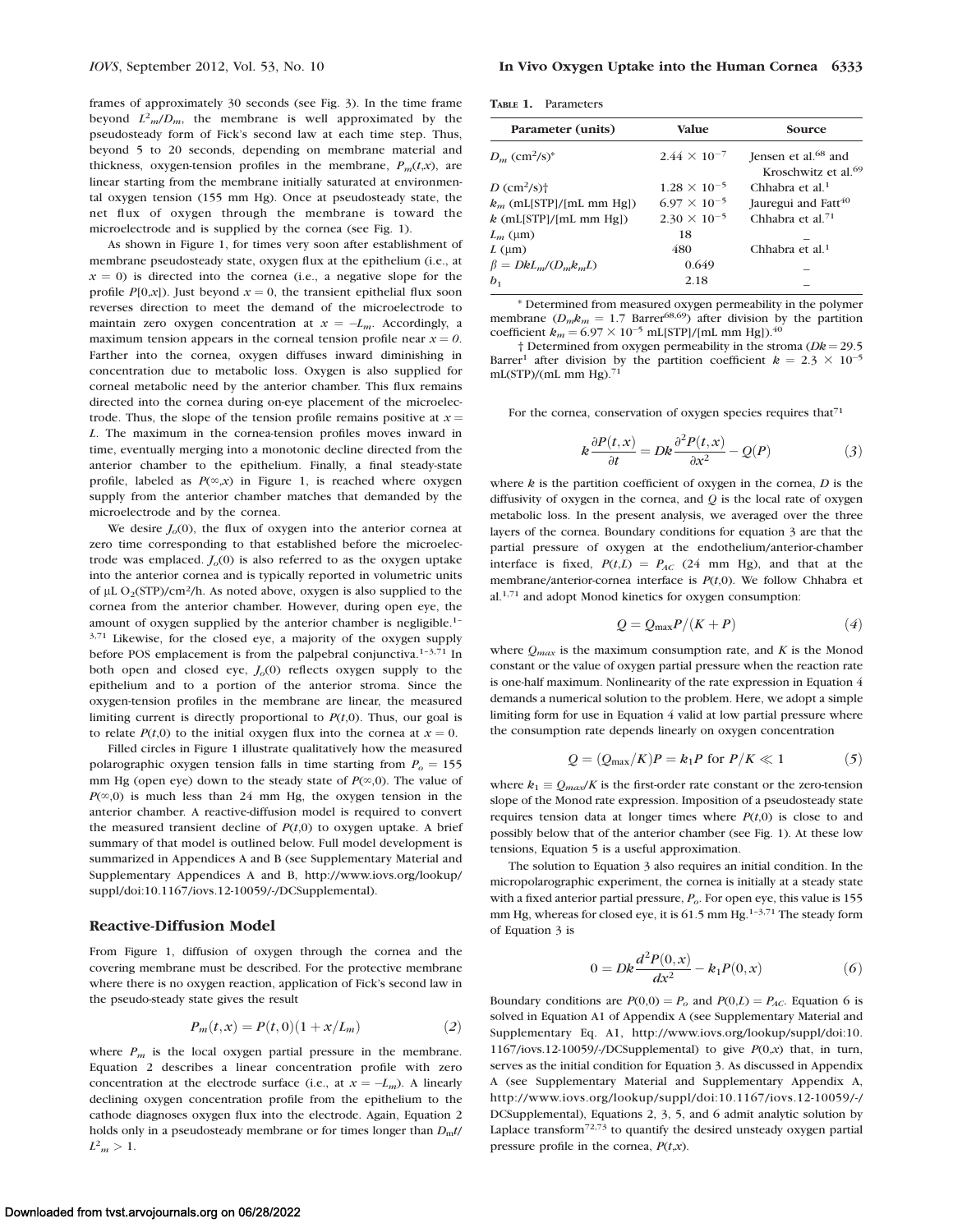

FIGURE 4. Measured open- and closed-eye oxygen partial pressures from Figure 3 reported as a semilogarithmic graph of  $ln[P(t,0)]$  and  $P(t,0)$  versus time by the Clark-type polarographic electrode. (A) Repeat trials for Subject 1. (B) Repeat trials for Subject 2. Oxygen tension is reported in mm Hg. Least-squares-fit lines are drawn through the semilogarithmic linear regions of the experimental data.

We seek the oxygen flux,  $J<sub>o</sub>(0)$ , corresponding to the initial tension profile described by the solution of Equation 6 (i.e., the steady-state oxygen uptake before placement of the POS). Appendix A (see Supplementary Material and Supplementary Appendix A, http://www. iovs.org/lookup/suppl/doi:10.1167/iovs.12-10059/-/DCSupplemental) demonstrates that

$$
J_o(0) = \varphi \left[ \frac{\cosh \varphi - P_{AC}/P_o}{\sinh \varphi} \right] Dk \frac{P_o}{L}
$$
 (7)

where  $\varphi \equiv \sqrt{k_1 L^2 / Dk}$  is the Thiele modulus.<sup>74</sup> Calculation of  $J_0(0)$ from Equation 7 thus requires knowledge of the average oxygen permeability of the cornea, Dk, the corneal thickness, and the firstorder metabolic consumption rate constant,  $k_1$  (embedded in the Thiele modulus). Appendix A (see Supplementary Material and Supplementary Appendix A, http://www.iovs.org/lookup/suppl/ doi:10.1167/iovs.12-10059/-/DCSupplemental) reveals that the values for the oxygen diffusion and partition coefficients of the membrane,  $D_m$  and  $k_m$ , respectively, are also needed in the analysis. Table 1 lists the chosen parameter values and their sources.  $D$  and  $k$  are approximated as those of the stroma and are taken from Chhabra et al.<sup>1-3,71</sup> To obtain  $k_1$ , oxygen-tension data from the Clark electrode must be analyzed as described below.

#### Experiment

A Clark-type polarographic oxygen sensor (Radiometer E5047/0 and Radiometer Amplifier PHM 73; Radiometer, Copenhagen, Denmark) linked to a personal computer was used to assess the corneal oxygen uptake rate of each subject. The supplied probe was equipped with a 30-um diameter platinum cathode and 18-um thick polypropylene membranes. To convert the probe limiting current to oxygen tension, the POS was calibrated in purified water (Milli-Q; Millipore Corp., Billerica, MA) at 36°C saturated with air (155 mm Hg  $O_2$ ) and with pure nitrogen (0 mm Hg  $O_2$ ), respectively. Probe calibration was routinely checked by immersion in the nitrogensaturated aqueous solution. For all oxygen-uptake measurements, the POS protective membrane was saturated initially with oxygen at 155 mm Hg.

Ten nonhabitual contact lens wearers were enrolled in a prospective, nondispensing, randomized, open-label clinical study. The study was approved by the local Ethics Committee and was conducted in accordance with the Declaration of Helsinki. Transient corneal oxygen-tension was measured in both eyes of every subject: three times under open-eye condition and one time after 5 minutes of eye closure. During open-eye measurements, subjects fixated straight ahead at a target 3 m away, and the POS was applied perpendicularly onto the center of the cornea. For the closed-eye condition, subjects kept their head erect, and the POS was applied immediately on the center of the cornea after eye opening while the contralateral eye was fixated on the distant target. Measured oxygentension decline curves were analyzed as described below to ascertain corneal oxygen uptake rate. Figure 3 illustrates typical tension-decline histories for two subjects.

#### Analysis of Polarographic Data

A properly calibrated POS operating in the pseudosteady state detects partial pressure of oxygen at the covering membrane/ anterior cornea interface, or  $P(t,0)$  in Figures 1 and 3. To establish oxygen uptake, the measured transient oxygen tension must first be analyzed to obtain the unknown rate constant  $k_1$ . Appendix A (see Supplementary Material and Supplementary Appendix A, http:// www.iovs.org/lookup/suppl/doi:10.1167/iovs.12-10059/-/ DCSupplemental) demonstrates that

$$
P(t,0) = P(\infty,0) + \sum_{n=1}^{\infty} A_n \exp(-\alpha_n t)
$$
 (8)

where  $P(\infty,0)$  is the final steady oxygen partial pressure at the membrane/anterior cornea interface, and constants  $\alpha_n$  and  $A_n$  are given by Equations A16 and A17 in Appendix A (see Supplementary Material and Supplementary Equations A16 and A17, http://www. iovs.org/lookup/suppl/doi:10.1167/iovs.12-10059/-/ DCSupplemental). In addition to a dependence on the running index, *n*, the constants  $\alpha_n$  and  $A_n$  contain the desired rate constant  $k_1$  for use in Equation 7. Note in Equation 8 that the measured microelectrode partial pressures at early time do not decay as a single exponential.39–41 Rather, we find a series of exponential decays. The experimental data in Figure 3 confirm nonlinear behavior at an early time on a semilogarithmic scale.

Inspection of Figure 3 demonstrates that semilogarithmic linear behavior emerges only at a later time. Therefore, to obtain the corneal oxygen-consumption rate constant, we evaluate Equation 8 at later time, where the measured partial pressure approaches the final steady state

$$
P(t,0) = P(\infty,0) + A_1 \exp(-\alpha_1 t) \tag{9}
$$

 $\alpha_1^{-1}$  in Equation 9 is the longest time constant in Equation 8 and, therefore, controls long-time behavior. Appendix A (see Supplementary Material and Supplementary Appendix A, http://www.iovs.org/ lookup/suppl/doi:10.1167/iovs.12-10059/-/DCSupplemental) demon-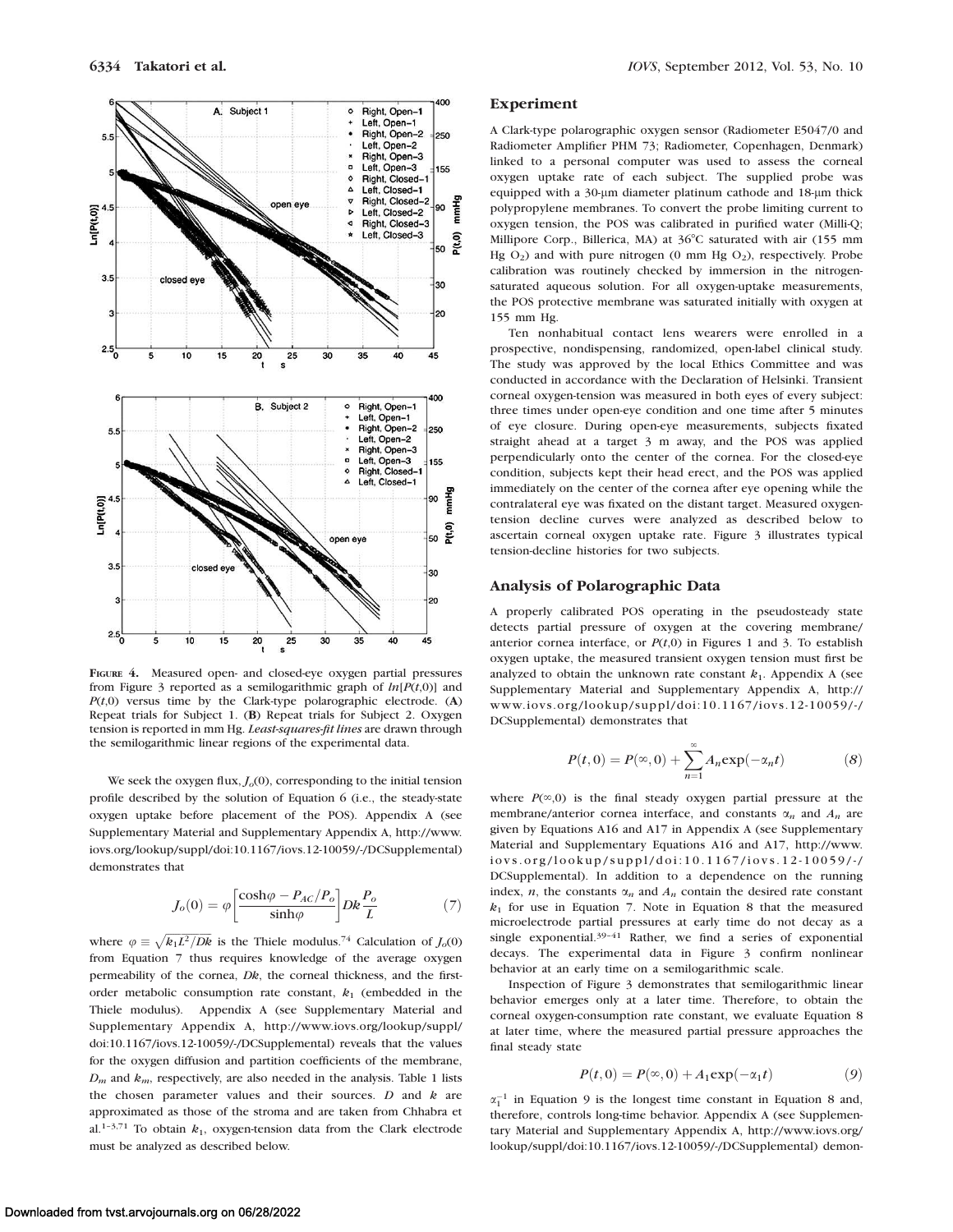| <b>TABLE 2.</b> |  | Open-Eye Oxygen Uptake* |  |
|-----------------|--|-------------------------|--|
|-----------------|--|-------------------------|--|

| Subject        | $\alpha_1, s^{-1}$  | $k_1k^{-1}$ , s <sup>-1</sup> | $J_0(0)$ , µL/(cm <sup>2</sup> h)<br>This Workt | $J_0(0)$ , µL/(cm <sup>2</sup> h)<br>Fatt Procedure <sup>40</sup> |
|----------------|---------------------|-------------------------------|-------------------------------------------------|-------------------------------------------------------------------|
|                | $0.0782 \pm 0.0091$ | $0.0517 \pm 0.0091$           | $10.3 \pm 0.941$                                | $2.94 \pm 0.128$                                                  |
| 2              | $0.0966 \pm 0.0116$ | $0.0701 \pm 0.0116$           | $12.0 \pm 1.04$                                 | $3.38 \pm 0.312$                                                  |
| 3              | $0.0913 \pm 0.0107$ | $0.0647 \pm 0.0107$           | $11.6 \pm 0.995$                                | $3.26 \pm 0.253$                                                  |
| $\overline{4}$ | $0.0896 \pm 0.0282$ | $0.0631 \pm 0.0282$           | $11.2 \pm 2.92$                                 | $2.88 \pm 0.584$                                                  |
| 5              | $0.0851 \pm 0.0141$ | $0.0586 \pm 0.0141$           | $11.0 \pm 1.28$                                 | $3.00 \pm 0.232$                                                  |
| 6              | $0.0935 \pm 0.0056$ | $0.0670 \pm 0.0056$           | $11.8 \pm 0.500$                                | $3.34 \pm 0.246$                                                  |
|                | $0.115 \pm 0.0082$  | $0.0888 \pm 0.0082$           | $13.6 \pm 0.647$                                | $3.28 \pm 0.0753$                                                 |
| 8              | $0.0772 \pm 0.0095$ | $0.0507 \pm 0.0095$           | $10.2 \pm 1.01$                                 | $3.03 \pm 0.257$                                                  |
| 9              | $0.0673 \pm 0.0125$ | $0.0408 \pm 0.0125$           | $9.09 \pm 1.43$                                 | $2.94 \pm 0.175$                                                  |
| 10             | $0.102 \pm 0.0031$  | $0.0754 \pm 0.0031$           | $12.5 \pm 0.263$                                | $3.36 \pm 0.137$                                                  |

\* All error estimates are based on 95% confidence in a Student's t-test.

† Calculated from Equation 7 using  $P_0 = 155$  mm Hg.

strates that  $P(\infty,0)/P(t,0) < 1$  so  $P(\infty,0)$  can safely be neglected in Equation 9 or

$$
ln P(t,0) = ln A_1 - \alpha_1 t \qquad (10)
$$

This result indicates that at long times, a semilogarithmic graph of the polarographic-measured partial pressure versus time yields a straight line with negative slope  $\alpha_1$ . Figure 4 confirms this assertion and illustrates typical best eye-fit straight lines whose slopes give  $\alpha_1$  for each repeat experiment. Given the experimentally determined value of  $\alpha_1$ , the metabolism rate constant is available in Appendix A (see Eq. A16 for  $n =$ 1; see Supplementary Material and Supplementary Appendix A and Eq. A16, http://www.iovs.org/lookup/suppl/doi:10.1167/iovs.12-10059/-/ DCSupplemental)

$$
\varphi^2 \equiv k_1 L^2 / D k = L^2 \alpha_1 / D - b_1^2 \tag{11}
$$

where  $b_1$  is established by trial-and-error from (see Eq. A15 for  $n=1$ ; see Supplementary Material and Supplementary Eq. A15, http://www.iovs. org/lookup/suppl/doi:10.1167/iovs.12-10059/-/DCSupplemental)

$$
tan b_1 + \beta b_1 = 0 \qquad (12)
$$

where  $\beta = DkL_m/(D_m k_m L)$  is the ratio of diffusion resistance in the membrane to that in the cornea. Hence, to establish the metabolic rate constant, the diffusive properties of both the cornea and the probe membrane must be known. In Table 1, we adopt an average value of D and k characteristic of the stroma<sup>1-3,71</sup> and reported literature values for  $D_m$ and  $k_m$ .<sup>40,68-70</sup> Resulting values for  $\beta$  and  $b_1$  are also listed in Table 1. Different polarographic probes may be fitted with differing membrane materials and with differing thicknesses, so  $\beta$  must be determined for each instrument. Once  $\varphi$  and  $b_1$  are calculated from Equations 11 and 12, oxygen uptake follows from Equation 7. Thus, from the measured linear semilogarithmic slope of the tension decline at later times,  $\alpha_1$ , oxygen uptake follows from application of Equations 7, 11, and 12.

It is possible to estimate  $J<sub>o</sub>(0)$  from the intercept of the linear semilogarithmic slope in Equation 10 through the value of  $A_1$ . We find, however, that values of  $A_1$  so obtained are large and scattered. Appendix A (see Supplementary Material and Supplementary Appendix A, http://www.iovs.org/lookup/suppl/doi:10.1167/iovs.12-10059/ -/DCSupplemental) confirms that calculation of  $J<sub>o</sub>(0)$  from  $A<sub>1</sub>$  is imprecise.

#### **RESULTS**

Figure 4 indicates best eye-fit straight lines corresponding to the late-time, linear semilogarithmic behavior predicted by Equation 10 for two human subjects. Each repeat experiment displays a somewhat different slope indicating reproducibility for the different repeated trials. Table 2 summarizes our results for 10 subjects averaged over repeat measurements on the left and right eyes for open-eye conditions. Reported in Table 2 are the average values of  $\alpha_1$  and corresponding error limits at 95% confidence, along with the calculated rate constant, expressed as  $k_1/k$ , and the oxygen uptake,  $J<sub>o</sub>(0)$  in  $\mu$ L O<sub>2</sub>(STP)/cm<sup>2</sup>/h calculated from  $\alpha_1$  and Equations 7, 11, and 12. Deviations for  $J<sub>o</sub>(0)$  reflect the 95% confidence deviations in the measured slopes  $\alpha_1$ . Although closedeye POS data were successfully analyzed to obtain  $\alpha_1$  values (see straight lines for closed eye in Fig. 4), we do not report oxygenuptake results for the closed eye in Table 2 because a membrane pseudosteady state is likely not obeyed within 20 seconds. Thus, closed-eye results may not be quantitatively reliable.

The last column in Table 2 reports oxygen uptake ascertained from our micropolarography measurements following the classical procedure where oxygen uptake is calculated according to the well-mixed membrane model<sup>40</sup>

$$
J_o(0) = k_m L_m[-dP(0)/dt]
$$
 (13)

Although various methods are used to estimate  $dP(0)/dt$  in Equation 13,48 we adopt the specific recommendation of Jauregui and Fatt.<sup>40</sup> In the semilogarithmic graph of measured tension versus time, as in Figure 3, a straight line corresponding to the initial slope is drawn to a value of tension 90% lower than the initial value (i.e.,  $P_0 = 155$  mm Hg for open eye or 61.5 mm Hg for closed eye) to give the time,  $t_1$ .  $dP(0)/dt$  is then calculated as  $0.1(P<sub>o</sub>/t<sub>1</sub>)$ . This procedure clearly gives a lower characteristic slope in Figure 3 than that corresponding to  $\alpha_1$ , and accordingly yields smaller oxygen uptake values.

Anterior oxygen uptake for the 10 subjects studied is around 11  $\mu$ L(STP)/(cm<sup>2</sup> h) at open eye. The calculation procedure of Fatt and colleagues for the same subjects gives uptake values three to five times smaller. Variability among the limited number of subjects is not large for both analysis procedures. Though not quantitatively precise, our closed-eye uptake values are around 6  $\mu$ L(STP)/(cm<sup>2</sup> h). Closed-eye uptake in the protocol of Fatt and colleagues is also consistently lower than those of open eye by a factor of approximately two.

## **DISCUSSION**

Available micropolarographic oxygen-uptake values for the openeye human cornea display a wide range over subjects and laboratories ranging from 1 to 10  $\mu$ L(STP)/(cm<sup>2</sup> h),<sup>40,48,52,55,75</sup> with an average of approximately 5  $\mu$ L(STP)/(cm<sup>2</sup>h).<sup>48</sup> Our results agree with the higher reported values and do not exhibit strong variability among subjects. Our sample size, however, is not large. We stress that all literature uptake values are based on the invalid interpretation scheme of Fatt and colleagues.<sup>39-41</sup> Equation 13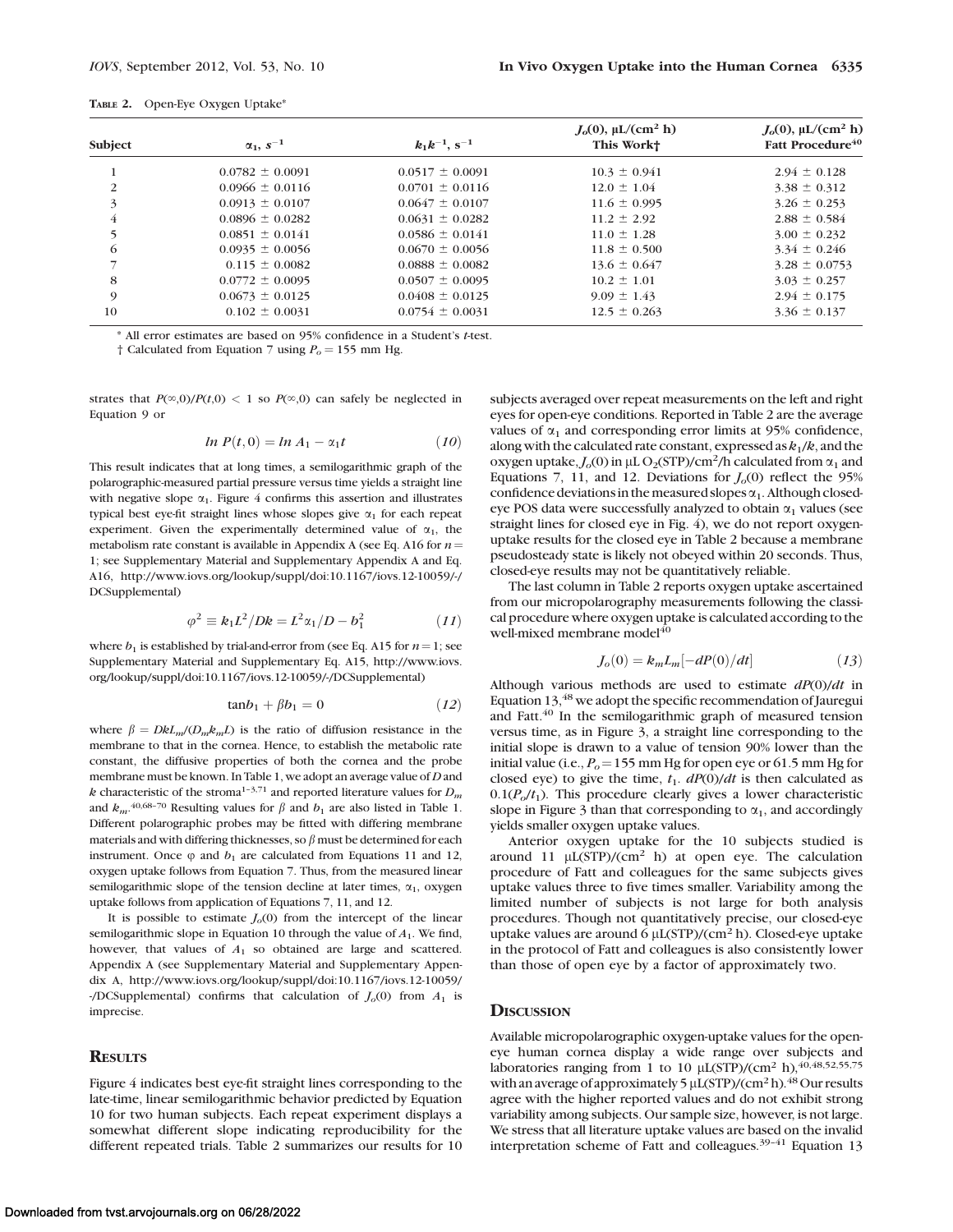assumes that the membrane is well mixed and supplies oxygen to the cornea. These assumptions are invalid because the Clark electrode measures electrical current corresponding to oxygen reduction at the cathode (compare Figs. 1, 2). Furthermore, initial oxygen-tension data do not follow a single-exponential transient decay, so evaluation of the derivative in Equation 13 is ambiguous. We assert that the reason for our observed larger uptake values is that the classical analysis procedure $39-41$  is suspect.

We are unable to present reliable oxygen uptake for closed eye for two reasons. First, the membrane thickness is too large (ca. 20 lm) to achieve pseudosteady state within the 20-second time interval of the POS experiment. We strongly recommend the use of thin, high-oxygen-permeability membrane probe covers. For example, replacing the 20-µm thick membrane with a 10-µm thick membrane allows a pseudosteady state in approximately 5 seconds in Figure 3. In this case, assessment of uptake from the closed-eye data would be quantitative. Only when the membrane achieves a pseudosteady state is the measured electrical current linearly related to oxygen tension. Similarly, we recommend use of cathode radii that are several times larger than the thickness of the covering membrane so that a one-dimensional analysis applies quantitatively.68

Second, our closed-eye experiments do not conform exactly to the proposed theory. The protective membrane is initially saturated at 155 mm Hg. Thus, at the early time in the closedeye experiment, our model strictly does not apply because it assumes an initial tension in the membrane of 61.5 mm Hg, that of the palpebral conjunctiva. This means that the time necessary to establish a pseudosteady state in the membrane is longer since the membrane oxygen tension must fall from 155 mm Hg to those characteristic of the closed eye. Future research should saturate the protective membrane at a tension as near as possible to the epithelial tension existing before probe placement.

#### Acknowledgments

P. Lazon de la Jara, B. Holden, K. Ehrmann, and A. Ho thank the Australian Government Cooperative Research Centre Program and the Brien Holden Vision Institute for financial support in conducting the experiments.

#### **References**

- 1. Chhabra M, Prausnitz JM, Radke CJ. Modeling corneal metabolism and oxygen transport during contact lens wear. Optom Vis Sci. 2009;86:454–466.
- 2. Leung BK, Bonanno JA, Radke CJ. Oxygen-deficient metabolism and corneal edema. Prog Retin Eye Res. 2011;30:471– 492.
- 3. Takatori SC, Radke CJ. A quasi-2-dimensional model for respiration of the cornea with soft contact lens wear. Cornea. 2012;31:405–417.
- 4. Bruce AS, Brennan NA. Corneal pathophysiology with contact lens wear. Surv Ophthalmol. 1990;35:25–58.
- 5. Smelser GK, Chen DK. Physiological changes in cornea induced by contact lenses. AMA Arch Ophthalmol. 1955;53: 676–679.
- 6. Sweeney DF. Clinical signs of hypoxia with high-Dk soft lens extended wear: is the cornea convinced? Eye Contact Lens. 2003;29(suppl 1):S22–S25; discussion S26–S29, S192–S194.
- 7. Hill RM, Fatt I. Oxygen deprivation of the cornea by contact lenses and lid closure. Am J Optom Arch Am Acad Optom. 1964;41:678–687.
- 8. Huang P, Zwang-Weissman J, Weissman BA. Is contact lens ''T'' still important? Cont Lens Anterior Eye. 2004;27:9–14.
- 9. Hill RM, Fatt I. Oxygen measurements under a contact lens. Am J Optom Arch Am Acad Optom. 1964;41:382–387.
- 10. Brennan NA. Beyond flux: total corneal oxygen consumption as an index of corneal oxygenation during contact lens wear. Optom Vis Sci. 2005;82:467–472.
- 11. Efron N, Brennan NA. In search of the critical oxygen requirement of the cornea. Contax. 1987;2:5–11.
- 12. Brennan NA, Efron N, Weissman BA, Harris MG. Clinical application of the oxygen transmissibility of powered contact lenses. CLAO J. 1991;17:169–172.
- 13. Holden BA, Mertz GW. Critical oxygen levels to avoid corneal edema for daily and extended wear contact lenses. Invest Ophthalmol Vis Sci. 1984;25:1161–1167.
- 14. Fatt I, Neumann S. The average oxygen transmissibility of contact lenses: application of the concept to laboratory measurements, clinical performance and marketing. Contact Lens J. 1990;18:80–85.
- 15. Fatt I, Ruben CM. A new oxygen transmissibility concept for hydrogel contact lenses. J Br Contact Lens Assoc. 1993;16: 141–149.
- 16. Fatt I, Ruben CM. The point-to-point variation of oxygen delivery to a cornea covered by a hydrogel contact lens in the open eye. Int Contact Lens Clin. 1994;21:50–56.
- 17. Morgan PB, Efron N. The oxygen performance of contemporary hydrogel contact lenses. Cont Lens Anterior Eye. 1998; 21:3–6.
- 18. O'Neal MR, Polse KA, Fatt I. Oxygen permeability of selected GPH polymers and predictions of tear layer oxygen tension. Int Contact Lens Clin. 1983;10:256–266.
- 19. Efron N, Fitzgerald JP. Distribution of oxygen across the surface of the human cornea during soft contact lens wear. Optom Vis Sci. 1996;73:659–665.
- 20. Fatt I. Is there a problem in EOP land? Int Contact Lens Clin. 1993;20:150–152.
- 21. Fatt I. Have we found the cornea's ''critical oxygen requirement''? Optician. 1987;194:17–21.
- 22. Fatt I. New physiological paradigms to assess the effect of lens oxygen transmissibility on corneal health. CLAO J. 1996;22: 25–29.
- 23. Compan V, Lopez-Alemany A, Riande E, Refojo MF. Biological oxygen apparent transmissibility of hydrogel contact lenses with and without organosilicon moieties. Biomaterials. 2004; 25:359–365.
- 24. Weissman BA, Fazio DT. Human corneal oxygen flux under soft contact lenses. Am J Optom Physiol Opt. 1982;59:635-638.
- 25. Polse KA, Mandell RB. Critical oxygen tension at the corneal surface. Arch Ophthalmol. 1970;84:505–508.
- 26. Mandell RB, Polse KA, Fatt I. Corneal swelling caused by contact lens wear. Arch Ophthalmol. 1970;83:3–9.
- 27. Harvitt DM, Bonanno JA. Re-evaluation of the oxygen diffusion model for predicting minimum contact lens Dk/t values needed to avoid corneal anoxia. Optom Vis Sci. 1999;76: 712–719.
- 28. Hill RM, Fatt I. Oxygen uptake from a reservoir of limited volume by the human cornea in vivo. Science. 1963;142:1295-1297.
- 29. Hill RM, Fatt I. Oxygen depletion of a limited reservoir by human conjunctiva. Nature. 1963;200:1011–1012.
- 30. Bonanno JA, Stickel T, Nguyen T, et al. Estimation of human corneal oxygen consumption by noninvasive measurement of tear oxygen tension while wearing hydrogel lenses. Invest Ophthalmol Vis Sci. 2002;43:371–376.
- 31. Harvitt DM, Bonanno JA. Direct noninvasive measurement of tear oxygen tension beneath gas-permeable contact lenses in rabbits. Invest Ophthalmol Vis Sci. 1996;37:1026–1036.